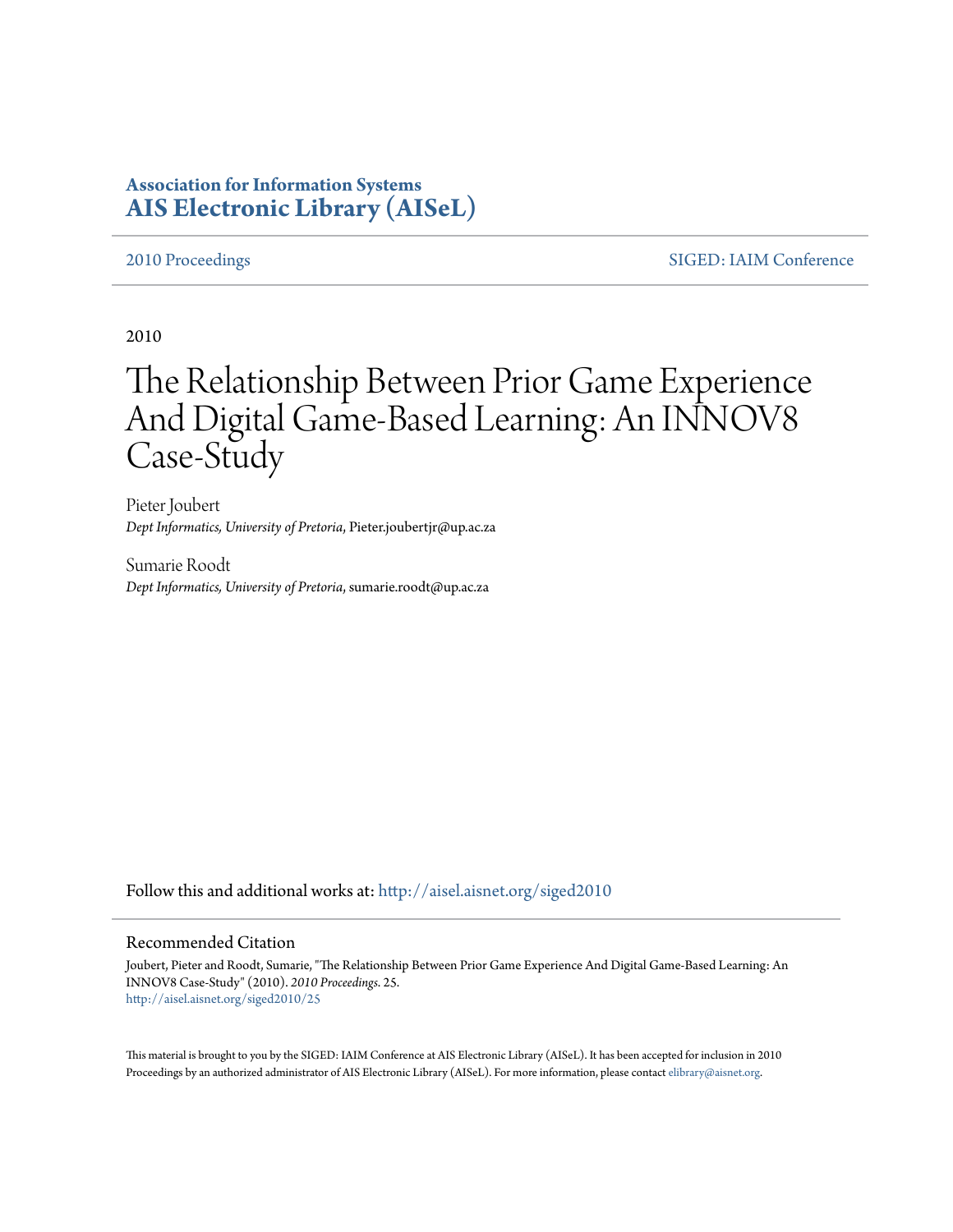# **THE RELATIONSHIP BETWEEN PRIOR GAME EXPERIENCE AND DIGITAL GAME-BASED LEARNING: AN INNOV8 CASE-STUDY**

Pieter Joubert Department of Informatics University of Pretoria Pieter.joubertir@up.ac.za

Sumarie Roodt Department of Informatics University of Pretoria sumarie.roodt@up.ac.za

#### **Abstract:**

The adoption of gaming within education on a global basis is receiving widespread attention as this trend is a relatively new and innovative method for teaching and learning on an institutional level. The nature of the research documented in this paper seeks to provide insight into the potential effectiveness of using IBM's Innov8 © to teach information systems at a higher education institution. The authors conducted the research during a career placement week which took place at their higher education institution. A number of grade 12 learners had the opportunity to play IBM's Innov8 in the institutions computer labs as a way of introducing them to broad information systems concepts as well as exposing them to a more enjoyable and entertaining way of learning. This paper will seek to explain correlations between the findings which point to the effectiveness of Innov8 as an innovative method of teaching information systems.

**Keywords:** Digital Game-Based Learning, Innov8 ©, The Net Generation, Information Systems Education, Business Process Management

#### **I. INTRODUCTION**

Whilst a multitude of corporate institutions are increasingly using gaming for a number of purposes, from team building to prototyping new business processes, the use of gaming for learning within educational institutions is experiencing a slower adoption rate. This may in part be due to the fact that the effectiveness of digital game-based learning as a method for teaching information systems is a contemporary research focus area and whilst a number of studies have been, and continue to be conducted, a substantial body of evidence will need to be gathered to prove its effectiveness unequivocally. Additionally, there appears to be a trend at education institutions that educators themselves are unsure of how to incorporate digital games into their curriculum and they are skeptical about the effectiveness of these digital games for learning. In order to assess the effectiveness of using IBM's Innov8 to teach information systems at a higher education level, the authors elected to have the game played by a number of school leavers who were interested in studying information systems. These school leavers represent a different type of learner to what educators were previously used to. Not only do they learn differently but they also have unique learning preferences which educators need to take cognizance of if they want to positively influence these learners' experiences at higher education institutions.

With regards to digital game-based learning, of particular interest to researchers and educators alike, is the degree to which a leaner's previous game-playing experiences influence their subsequent game-playing experiences at a higher education institution. One school of thought pertaining to digital game-based learning is that the degree to which a person enjoys and learns while playing a digital game is influenced heavily by their previous game-playing experience. The authors wanted to test that hypothesis with respect to a digital game, Innov 8, that the authors are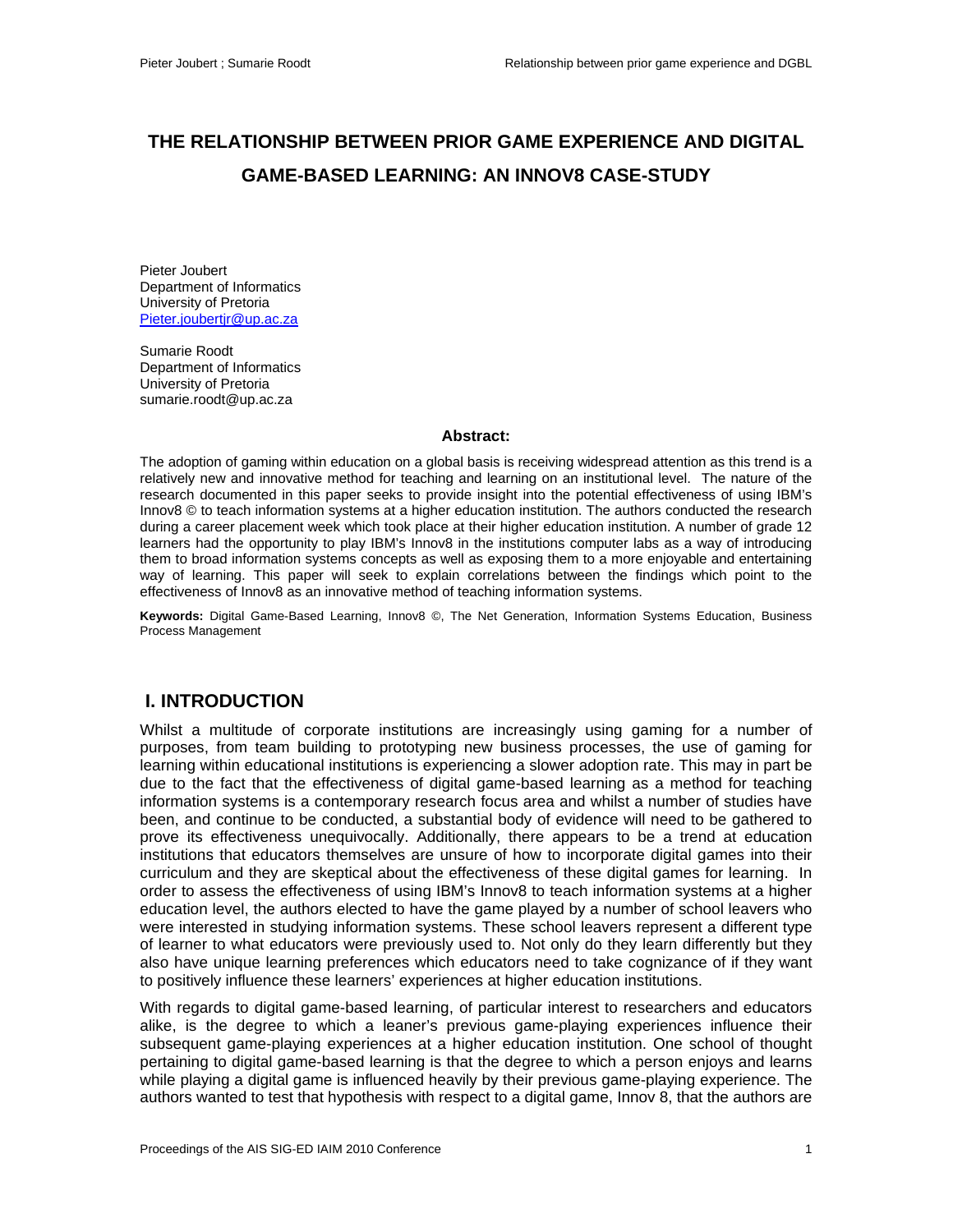considering using as part of the information systems curriculum at their higher education institution. This paper details the findings of that research.

## **II. LITERATURE REVIEW**

#### **Digital Game-Based Learning**

Prensky [2007] defines digital game-based learning (DGBL) as "…any marriage of educational content and computer games" and further refines it to be "…any learning game on a computer or online". This definition assumes then that learning achieved through DGBL means can be equally, if not more, effective than traditional learning methods. The reason why DGBL learning is effective can be attributed to three primary reasons being added engagement, interactive learning process and the way in which the learning process and the added engagement factors are combined [Prensky, 2007].

Van Eck [2006] argues that whereas previously people mostly viewed games as serving only entertainment purposes, most people are now of the opinion that games can be used as an engaging form of learning. According to Van Eck [2006] this change in opinion can largely be attributed to three factors. Firstly, continuing research in DGBL has highlighted the potential and power of DGBL which have been widely published. Secondly, there have been advances in learner characteristics such as a preference for inductive reasoning, a desire for multiple streams of information, a need for increased and speedy interactions with content and improved visual literacy skills. These advances have resulted in learners becoming disenfranchised with traditional teaching methods. Thirdly, the increasing popularity of games has led to the creation of a massively commercially successful industry which was worth \$10 billion dollars in revenue in 2006, and continues to grow year-on-year [2006]. This means that an increasing percentage of the global population is familiar with digital games.

This change in both perception and understanding in relation to using digital gaming as a learning tool is resulting in the adoption and integration of DGBL within educational and corporate institutions [Roodt & Joubert, 2010]. According to Prensky [2007], introducing DGBL into the learning environment generates a number of advantages, being that the learning methodology is one of engagement, the learning process is interactive, the digital games can be adapted to the subject matter and the learning style is suited to modern learners.

Smith [2007] argues that digital games can be used to augment learning in almost any subject. In terms of the topic identified by the authors, DGBL in the context of Information Systems (IS) subjects will be explored as an augmentative learning tool.

#### **Innov8**

Innov8 is a serious game which was developed by IBM® as part of their Academic Initiative programme. Numerous corporate and educational institutions across the globe are enrolled in this programme and the University of Pretoria chose to enroll during quarter three of 2008 [Roodt & Joubert, 2009]. This institution registered for the programme specifically to gain access to Innov8 as the authors at the Department of Informatics wanted to explore the possibility of implementing relevant serious gaming across its curriculum. According to Gupta and Sharda [2008] by integrating such tools into the classroom, students will be able to relate better to the tool as it simulates real-life scenarios and is also a more engaging and entertaining way of interacting with ones' students. The authors became aware of Innov8 after it had been presented at a number of conferences of which the authors obtained the proceedings.

The game employs a first-person role-playing approach where the player assumes the role of a consultant within a company that is experiencing challenges. The player is given a goal which he/she must achieve in order to successfully complete the game. The goal is to re-engineer a call centre process for the company in order to make it more efficient and effective. In order to achieve this goal, the player has to complete certain tasks which evolve as the game progresses. The two primary aims of the game is to teach players who come from a more technical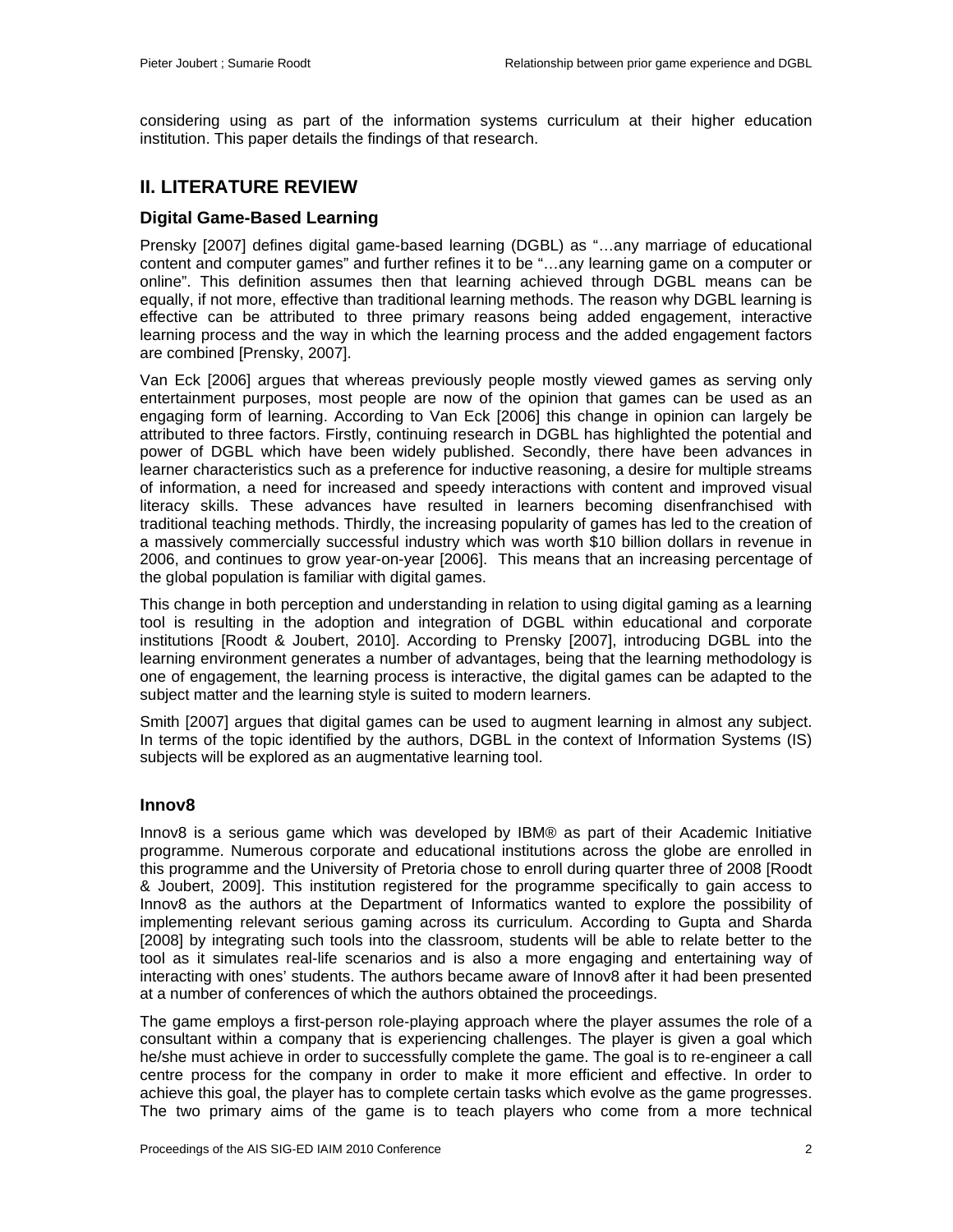background about business processes and more specifically about Business Process Management/Modeling (BPM) and vice-versa in terms of roles, while at the same time immersing them in a three-dimensional world which is closely aligned to real-life scenarios [Roodt & Joubert, 2009].

#### **The Net Generation**

The Net Generation, also referred to as 'The Millennials' [Carlson, 2000], is the term used to describe people who were born between 1980 and 1994, coinciding with the introduction of the personal computer and the internet. These young adults exhibit a number of characteristics that make them unique, largely attributable to their fascination and familiarity with new technologies [Oblinger & Oblinger, 2005]. One of these characteristics is described by Howe and Strauss [2000], who argue that these people, many of whom are now university students, mentally process information differently because they were raised with the personal computer. Oblinger and Oblinger [2005:16] refer to this mental processing as "…the ability to process or piece information together from multiple sources." The other defining characteristics are [Oblinger & Oblinger, 2005:17]:

- Ability to read visual images—they are intuitive visual communicators.
- Visual-spatial skills—perhaps because of their expertise with games they can integrate the virtual and physical.
- Inductive discovery—they learn better through discovery than by being told.
- Attentional deployment—they are able to shift their attention rapidly from one task to another, and may choose not to pay attention to things that don't interest them.
- Fast response time—they are able to respond quickly and expect rapid responses.

For the academic community, these students present a paramount challenge, not only because they learn differently from traditional learning methods but also because they want to learn differently [Roodt et al, 2009].

The Net Generation (a.k.a 'The Millennials') present a material challenge to the academic community, not only because they learn differently from traditional learning methods but also because they want to learn differently [Roodt et al., 2009]. In terms of the defining characteristics mentioned above, there are ten features that have a potential impact on higher education [Oblinger & Oblinger, 2005:16]:

- Digitally Literate They can operate a variety of technological devices and are familiar with the internet, for example: laptops, cellphones and/or iPods ®.
- Connected They are almost always connected to a technological network of some sort, for example: cellular networks and/or the internet.
- Immediate They have fast response time and multi-task, for example: playing a game and instant messaging at the same time.
- Experiential They have an exploratory style of learning and have a preference for 'learning by doing' which results in better memory retention of the subject matter, for example: creating an animation to teach peers about green IT instead of writing a document.
- Social They seek to interact with others, whether in their personal lives, their online presence, or in class, for example: blogging and having social network profiles on a network such as Facebook ®.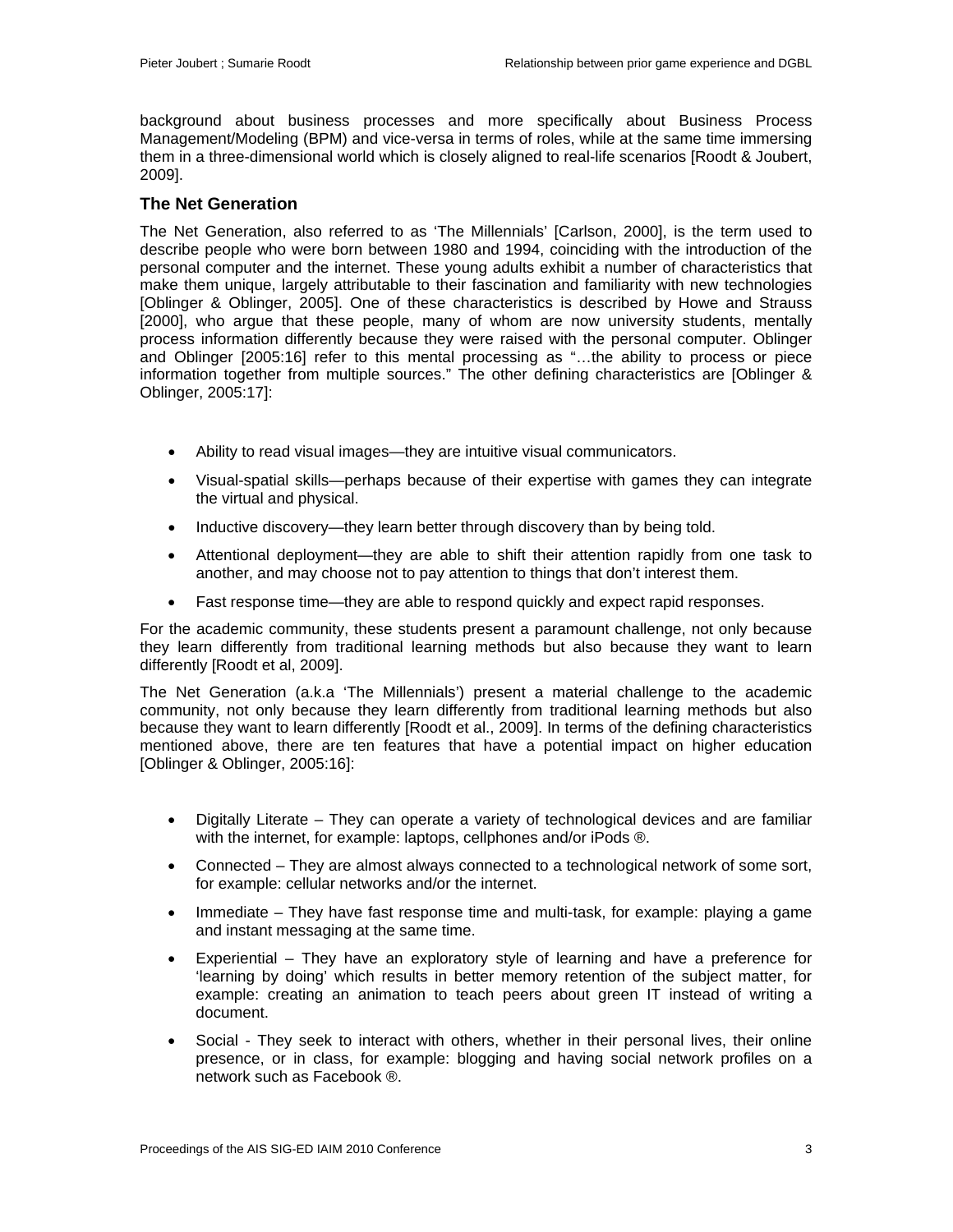- Teams They prefer to learn and work in teams, for example: a peer-to-peer approach where students help each other.
- Structure They like to know what it will take to achieve a goal, for example: rules, priorities and/or procedures for doing a task.
- Engagement and Experience They like interactivity, for example: watching a YouTube ® video on a topic instead of reading slides.
- Visual and Kinesthetic They are more comfortable in image-rich environments than text, for example: looking at pictures showing the impact of global warming instead of reading text.
- Things that Matter They readily take part in community activities and want to learn about things that matter, for example: environmental concerns.

The consequences of this is that educators have to adapt not only their teaching methods, learning tools, content and assessment criteria, but also themselves in order to effectively help educate these students [Roodt et al., 2009].

# **III. RESEARCH METHODOLOGY**

#### **Research Approach**

The research for this paper was conducted using a convenience sample of 41 Grade 12 (17-18 year old) students that participated at an IT week at the University of Pretoria. The purpose of the IT week is to engage school leavers and to introduce them to the possibility of studying an IT degree at the University of Pretoria. As it is also a marketing exercise of the different departments within the School of IT within the University of Pretoria, the authors' department decided to demonstrate some of the innovate teaching techniques the department is using to the scholars. In this case it was decided to let the scholars play through to Innov8 game created by IBM.

Furthermore the author's decided to survey the experiences of the scholars with the Innov8 game to attempt to answer a number of questions pertaining to the use of Digital Game-based Learning (DGBL) in the department. The main areas of interest for the author's were:

- 1. The ability for students to learn complex new concepts using DGBL.
- 2. The correlation between previous gaming experience and learning.
- 3. The correlation between previous educational gaming experience and learning.

Seeing as the use of DGBL in higher education is on the increase not only in the authors' institution but worldwide, it is important to attempt to quantify what effect the early introduction to games and games for learning at a pre-tertiary level will have on the students ability to learn using Digital Games.

#### **Research Design**

The 41 scholars in the sample were given a 2 hour period in which to play through IBM's Innov8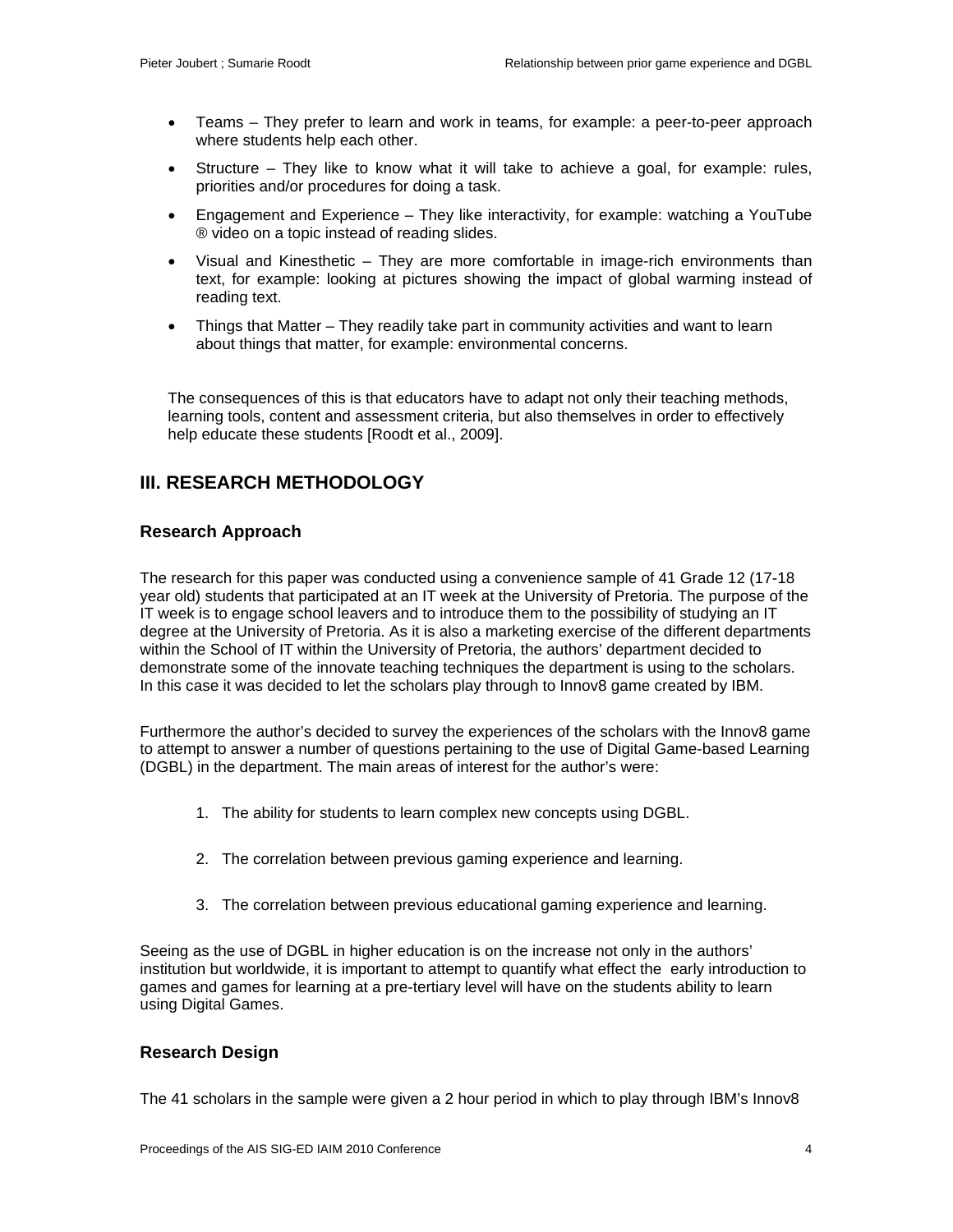game. After the completion of either the game or the 2 hour period the students were asked to fill in a short questionnaire to gauge their experience of the game. The following seven questions were asked:

- 1. I enjoyed the Innov8 session:
- 2. I found Innov8 easy to use:
- 3. I have played computer games before:
- 4. I have played computer games before in school or for education:
- 5. I learnt something from the Innov8 session:
- 6. I now understand the role of Information Systems in an organization better:
- 7. I now understand Business Process Management better:

They were given a possible range of answers in the form of a Lichter scale ranging from: Strongly Disagree, Disagree, Neutral, Agree, Strongly Agree. These answers were codified on a scale from 1 to 5.

### **IV. ANALYSIS**

The author's performed three separate analyses on the data set to attempt to answer the three questions raised in the previous section. Firstly the averages of the replies to the seven questions were calculated to determine the scholars enjoyment in playing Innov8, their previous experience with games and whether they felt that learnt something from the session: The results were as follows:

| Question                                                                         | Averag<br>е |  |
|----------------------------------------------------------------------------------|-------------|--|
| 1. I enjoyed the Innov8 session                                                  | 3.61        |  |
| 2. I found Innov8 easy to use                                                    | 3.22        |  |
| 3. I have played computer games before                                           |             |  |
| 4. I have played computer games before in school or for<br>education             |             |  |
| 5. I learnt something from the Innov8 Session                                    |             |  |
| 6. I now understand the role of Information Systems in an<br>organization better |             |  |

|  |  |  | Table 1: Average for Questions |
|--|--|--|--------------------------------|
|--|--|--|--------------------------------|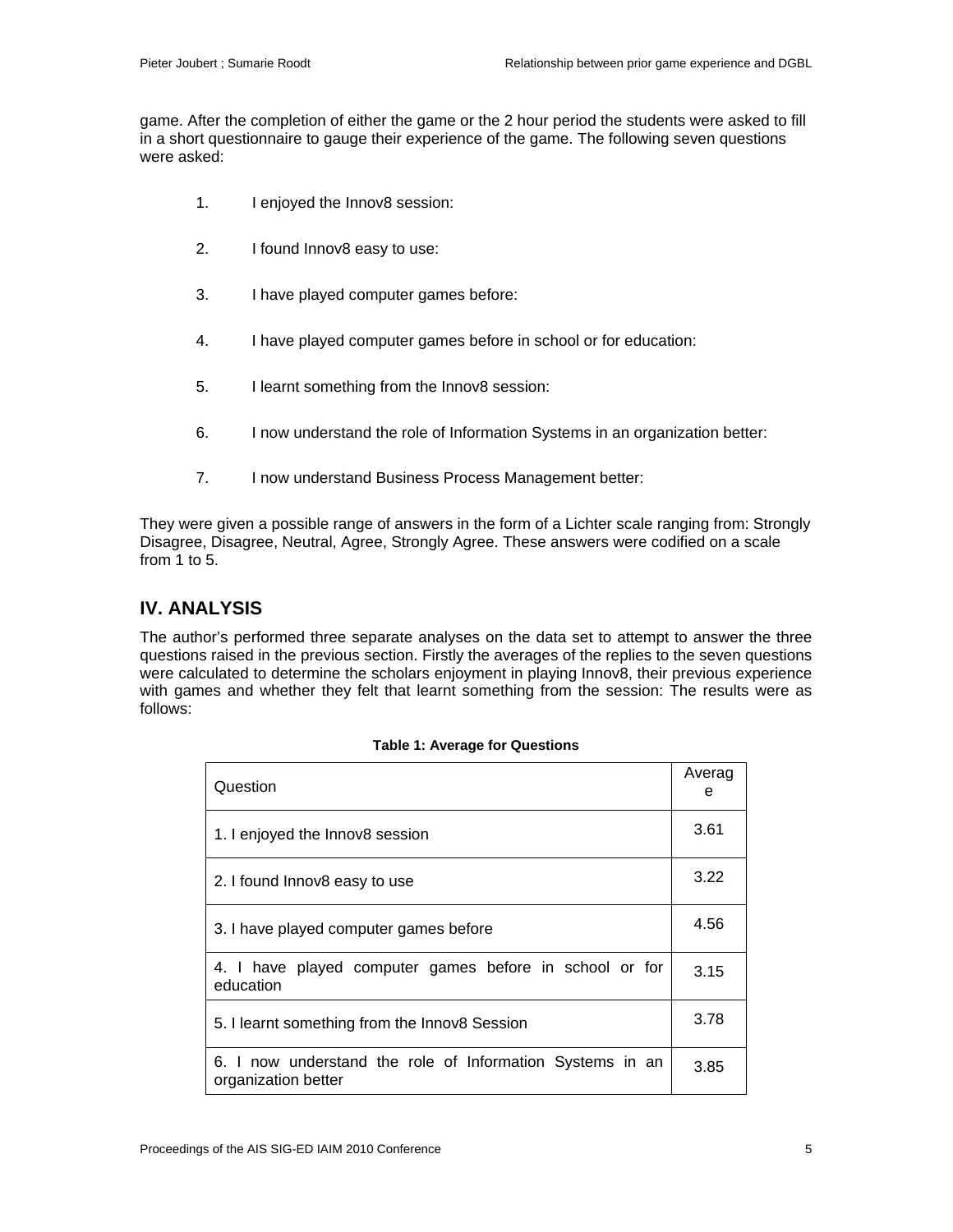| 7. I now understand Business Process Management better | 3.61 |  |
|--------------------------------------------------------|------|--|
|--------------------------------------------------------|------|--|

Secondly two correlation analyses were drawn, correlating Question 3 and 4 ("I have played computer games before" and "I have played computer games before in school or for education") with Questions 4, 5 and 6 which all deal with how much the scholar felt they learnt from the session, about Information Systems and about Business Process Management. The correlations are as follows:

#### **Table 2: Correlation Coefficient**

|                                                                            | 5.<br>learnt<br>something from<br>Innov8<br>the<br>Session | 6. I now understand<br>the role of Information<br>Systems<br><i>in</i><br>an<br>organization better | 7 <sub>1</sub><br>now<br>understand<br><b>Business</b><br><b>Process</b><br>Management<br>better |
|----------------------------------------------------------------------------|------------------------------------------------------------|-----------------------------------------------------------------------------------------------------|--------------------------------------------------------------------------------------------------|
| 3. I have played<br>computer games<br>before                               | $-0.02279$                                                 | 0.06604                                                                                             | $-0.00814$                                                                                       |
| 4. I have played<br>computer games<br>before in school<br>or for education | 0.33219                                                    | 0.505678                                                                                            | 0.265177                                                                                         |

These results will be discussed in more detail in the next section.

# **V. FINDINGS**

The first question the author's wanted to address was the issue of whether the scholar's felt they had learnt anything from the session. As shown in the previous section the average results for questions 5, 6 and 7 were: 3.78, 3.85 and3.61 out of 5, respectively. This indicates that the scholars felt that they had learnt something in the session and that their knowledge of both Information Systems in Organizations and Business Process Management had improved.

The second question relates to the correlation between a scholar having played games before and thus having some level of experience with games, and with level of learning they felt they obtained during the session. The first of the correlations is with question 5 ("I learnt something from the Innov8 Session") which is -.0.02279. The second of the correlation is with question 6 ("I now understand the role of Information Systems in an organization better") which is 0.06605. And the final correlation is with question 7 ("I now understand Business Process Management better")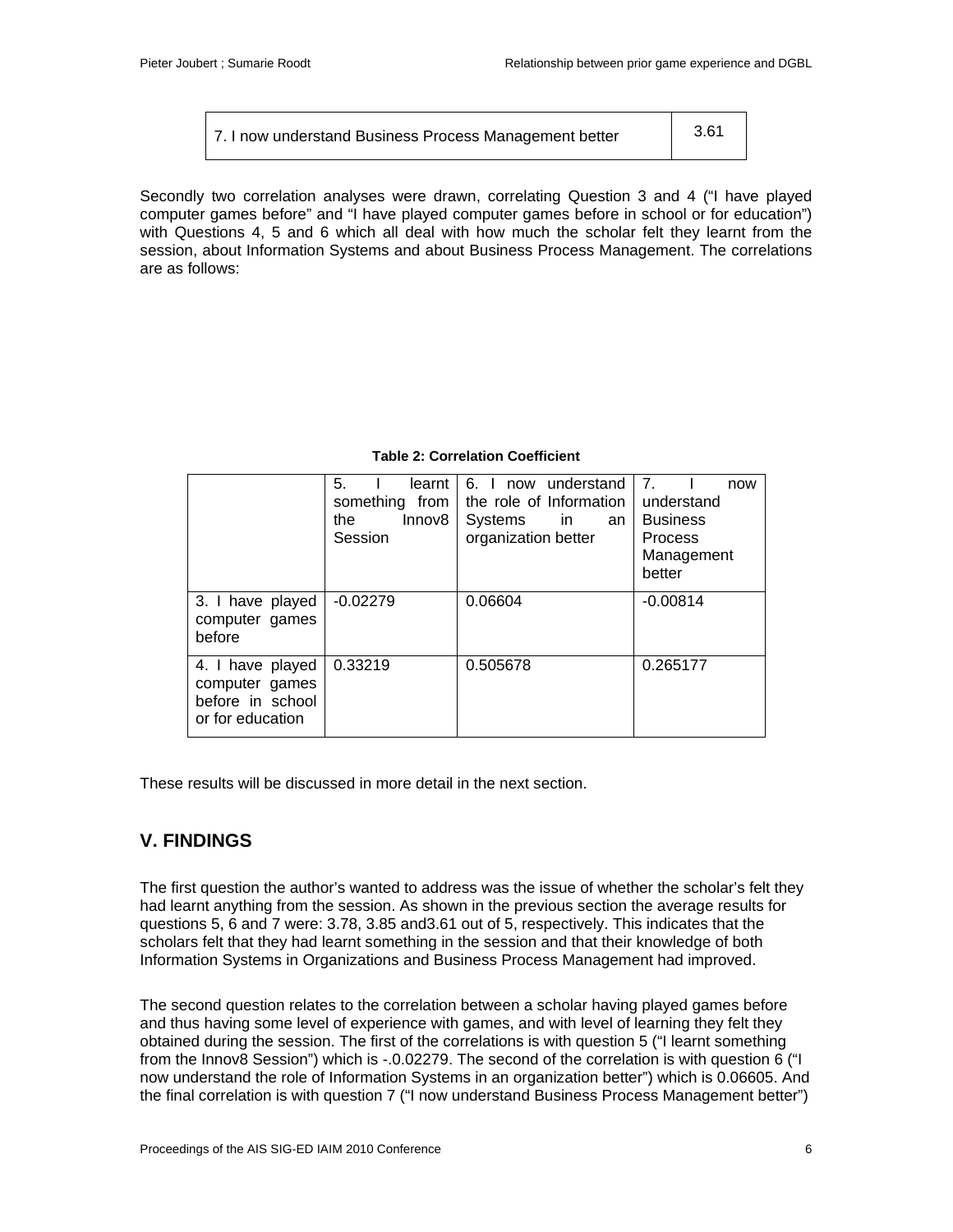which is -0.00814.

All three these correlations are very low and thus show that within this sample group there appears to be no correlation between the respondents having played games previously and them feeling that they have learnt anything.

The third questions concerns the correlation between a scholar having played games for education or in school and with the level of learning they felt they obtained during the session. The first of the correlations is with question 5 ("I learnt something from the Innov8 Session") which is 0.33219. The second of the correlation is with question 6 ("I now understand the role of Information Systems in an organization better") which is 0.505678. And the final correlation is with question 7 ("I now understand Business Process Management better") which is 0.265177.

All three of these calculations indicate that there is some correlation at least and thus show that within this sample group there appears to be some correlation between the respondents having played games for education or in school previously and them feeling that they have learnt anything.

# **VI. CONCLUSION**

Based on the findings above it would appear that there is an unexpected correlation between prior gaming experience within the educational context and the depth of subject matter retention in a subsequent DGBL experience. The authors conducted a literature review which suggested that the hypothesis, that prior gaming experience in any context would have the highest correlation with subject matter retention, is true. This discrepancy between the literature and the authors' results was unexpected and further research is warranted.

Given the limited nature of the sample size the authors are of the opinion that a more extensive study is required. Even so due to the demographic nature of the respondents, i.e. they were all prospective IT students, one would expect them to be comfortable with Gaming for learning and yet it was found that they had greater comfort with Game for learning if they had some previous experience with it.

The authors recognize the fact that this research data does not investigate the cause of this unexpected correlation but propose the following as possible causes for this phenomenon:

Firstly it could be due to the fact that because educational games are designed specifically for educational purposes they appear to be more effect for subject matter retention than commercial of the shelf games as well as priming them for future DGBL experiences.

Secondly scholars who are interested in the IT field would be more likely to have had educational game exposure at pre-tertiary level as they would be more willing to play these kinds of games.

These and other possible causes could be the focus of further research in this area.

In conclusion it would appear, from the research, that prior gaming experience in the educational context is more influential on subject matter retention than prior non-educational gaming experience irrespective of the subject matter of the game.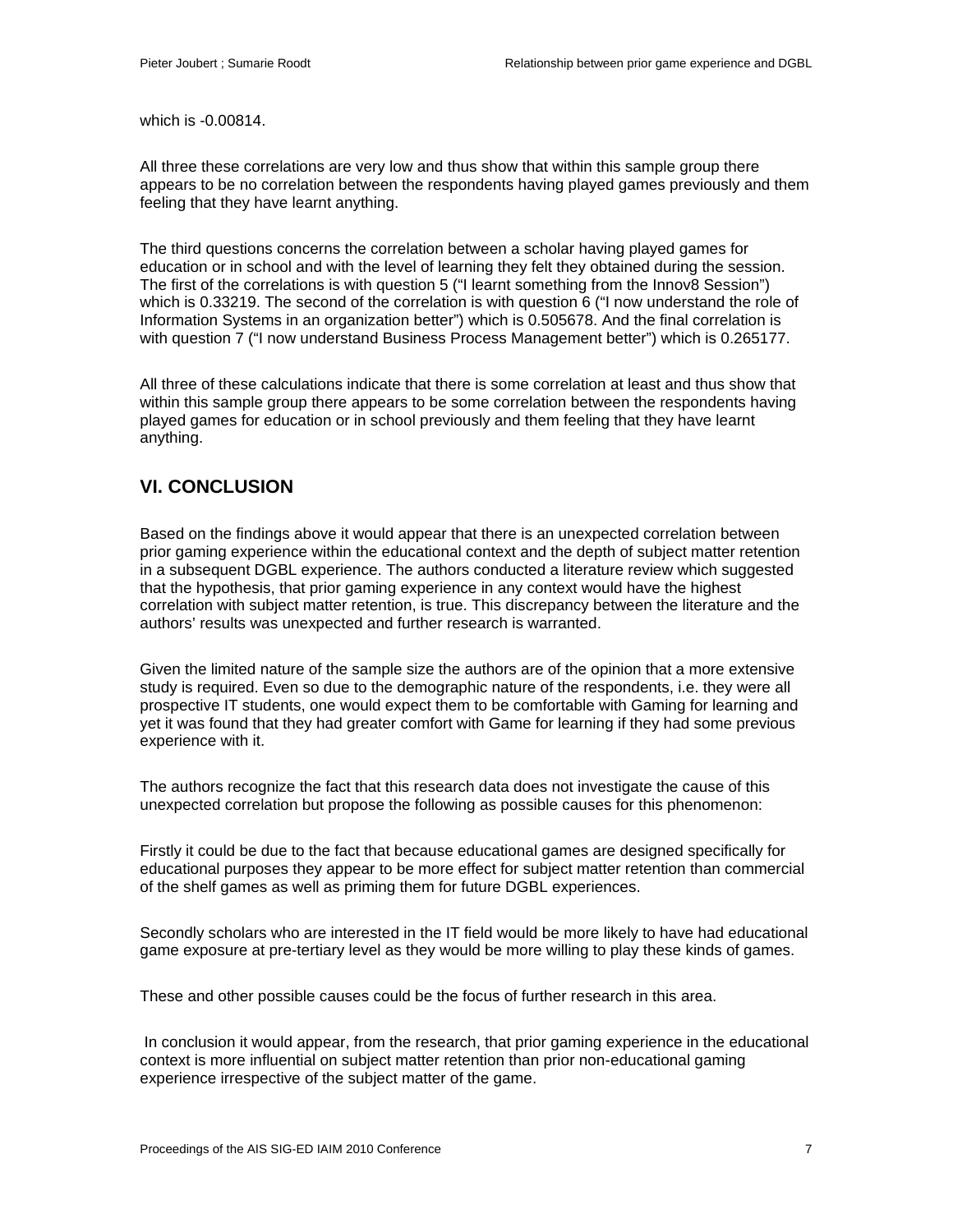#### **VI. REFERENCES**

- Carlson, R. A., & Sohn, M-Y. (2000). Cognitive control of multistep routines: Information processing and conscious intentions. In S. Mondell and J. Driver (Eds.), *Control of Cognitive Processes: Attention and Performance XV111* (pp.443-464). Cambridge, MA: The MIT Press.
- Gupta, A., Sharda, R. (2008), *Simulating, Visualizing, Gaming and Analyzing: Modeling your Way towards Innovative Teaching Approaches*, Minnesota State University Moorhead, USA, Oklahoma State University, USA.
- Howe, N., & Strauss, W. (2000). *Millennials Rising: The Next Great Generation*. New York: Vintage.
- Oblinger, D. G., & Oblinger, J. L. (2005). Educating the net generation. *EDUCAUSE.* Retrieved August 29, 2009, from [http://www.educause.edu/educatingthenetgen/\[](http://www.educause.edu/educatingthenetgen/)Accessed: 2010- 02-04].

Prensky, M. 2007. Digital Game-Based Learning. Paragon House, U.S.A.

- Roodt, S, Joubert, P, De Villiers C, Oelofse, N. (2009), *Collaborative learning in the Web 2.0 environment: An Undergraduate Case Study*. Proceedings of EDULEARN 2009, July 6 – 8, Barcelona, Spain, ISBN: 978-84-612-9802-0.
- Roodt, S. Joubert, P. 2009. Evaluating Serious Games in Higher Education: A Theory-based Evaluation of IBMs Innov8. *Proceedings of European Conference on Game-Based Learning (ECGBL) 2009, October 12 - 14, Graz, Austria. ISBN: Forthcoming.*
- Roodt, S., Joubert, P. 2010. Towards an Adoption Framework for Digital Game-based Learning across Information Systems Curricula at Tertiary Education Institutions. *Proceedings of International Technology, Education and Development conference (INTED), March 8 – 10 2010, Valencia Spain. ISBN 978-84-613-5538-9, p1775 – 1784.*
- Smith, R. 2007. Game impact theory: Five forces that are driving the adoption of game
- technologies within multiple established industries. Games and Society Yearbook. Van Eck, R. 2006. Digital Game-Based Learning: *It's Not Just the Digital Natives Who Are*
- *Restless*, EduCause Review, March/April 2006, pp 16-31.

# **ABOUT THE AUTHORS**

Pieter Joubert completed his Bachelors Information Technology at the University of Pretoria before working in industry as a test and programmer for an Electronics Warfare company for two years. He returned to academia and completed his Masters in Philosophy with a specialization in Informatics. He is currently pursuing a PHD in Information Technology while teaching and